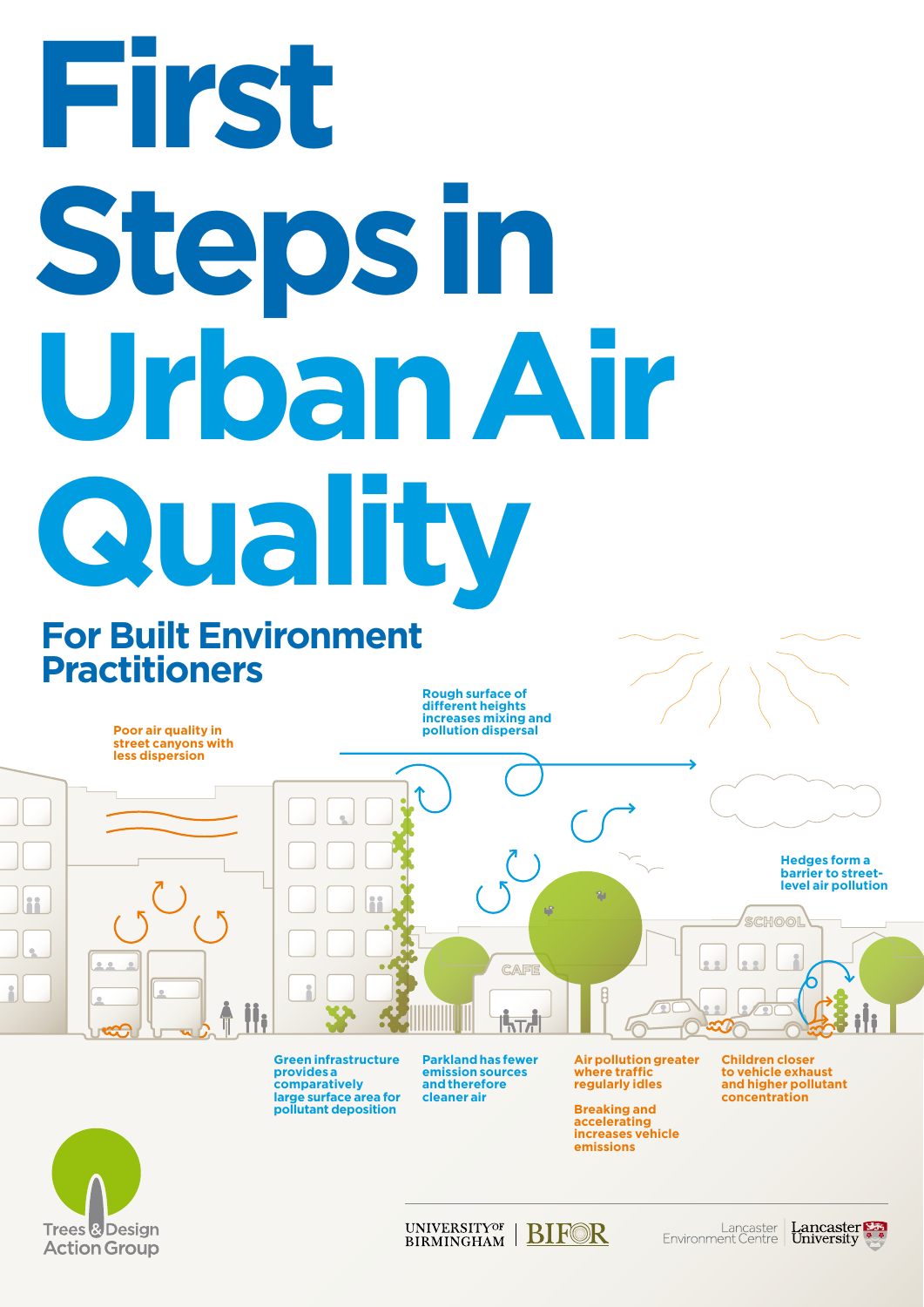**1** WHO. 2016. Ambient air pollution: a global assessment of exposure and burden of disease. Ambient air pollution: a global assessment of exposure and burden of disease. World Health Organization.  $\mathbf \Omega$ 

**2** Landrigan, P., et al. (2017). The Lancet Commission on pollution and health. *The Lancet*.  $\mathbf \Omega$ 

**3** Defra. 2016. Emissions of air pollutants in the UK 1970 to 2015. London: Department for Environment, [Farm](https://www.gov.uk/government/uploads/system/uploads/attachment_data/file/579200/Emissions_airpollutants_statisticalrelease_2016_final.pdf)ing & Rural Affairs.  $\bigcirc$ 

**4** Defra. [no date]. What are the causes of air Pollution? London: Department for Environment, Farming & Rural Affairs.  $\bigcirc$ 

**5** Defra. [no date]. National air quality objectives and European Directive limit and target values for the protection of human health. London: Department for Environment, Farming & Rural Affairs.  $\mathbf \Phi$ 

**6** Fowler, D., Amann, M., Anderson, F., Ashmore, M., Cox, P., Depledge, M., Derwent, D., Grennfelt, P., Hewitt, N., Hov, O. and Jenkin, M. 2008. Ground-level ozone in the 21st century: future trends, impacts and policy implications. *Royal Society Science [Poli](https://royalsociety.org/~/media/Royal_Society_Content/policy/publications/2008/7925.pdf)cy Report*. **15**(08).



**7** UK-AIR: Air Information Resource. London: Department for Environment, Farming & Rural Affairs.  $\mathbf \Phi$ 

**Air pollution is the biggest environmental risk to health. Globally, nine out of ten people live in a city that does not comply with WHO air quality standards1 . Within the UK, poor outdoor air quality is linked to 50,000 deaths each year<sup>2</sup>. The most vulnerable are children, the elderly, or those with pre-existing medical conditions. The design of our urban infrastructure – including Green Infrastructure (GI) such as trees, parks, and green walls – determines where air pollution is produced, and how it disperses. Urban GI can also create environments that are conducive to a greater uptake of walking and cycling, thereby helping to reducing the amount of road transport pollution. Built environment professionals should consider air quality at all stages of urban design and development.** 

#### **Air Pollutants and their Sources**

Most air pollution is caused by industrial and domestic combustion of fuels for heat, electricity and transport (Table 1). Road transport emissions are now the largest source of air pollution in urban areas in the UK. Petrol and diesel engines emit several types of pollutants including reactive oxides of nitrogen ( $NO<sub>x</sub>$ ), and microscopic particulate matter (PM). The abrasion (wear and tear) of brakes and tyres and resuspension of road dust, are also sources of PM. Solid fuel heating is an increasing source of NO<sub>x</sub> and PM in UK cities<sup>3</sup>. In strong

Table 1 **The sources and health impacts of key urban pollutants4**

sunlight,  $NO<sub>x</sub>$  and volatile organic compounds react to form ozone. a highly toxic pollutant at ground level.

### **UK Air Quality Strategy**

The UK Air Quality Strategy has legally binding standards for PM, NO<sub>2</sub>, ozone (Table 1), and other pollutants: benzene, 1,3-butadiene, carbon monoxide, polycyclic aromatic hydrocarbons (PAH), and lead**5**. Air quality standards are designed to protect human health from long-term exposure to air pollution (via limits for annual mean concentrations), and short-term exposure to higher levels of air pollution (via limits for daily or shorter mean concentrations).

Local Authorities are responsible for monitoring air quality in their area, and are required to designate Air Quality Management Areas (AQMAs) where air quality standards are, or may be, exceeded. Most AQMAs are currently declared for NO<sub>2</sub> exceedances, although there is growing concern about levels of PM across the UK. Ozone seldom exceeds air quality standards, but this could change as the mix of pollutant emissions alter and heatwaves become more frequent in the future**6**. The UK-AIR portal**7** provides support for air quality assessment including data archive, maps of key pollutants ( $NO<sub>x</sub>$ ,  $NO<sub>2</sub>$ ,  $PM<sub>10</sub>$  and  $PM_{2.5}$ ), air quality forecasts, and details of monitoring networks.

| <b>Pollutant</b>                                                                                                     | <b>Source</b>                                                                                                                                                                                                                                                                                                                                                  | <b>Health impact</b>                                                                                                                                                                                                                                                                                                                                                    |
|----------------------------------------------------------------------------------------------------------------------|----------------------------------------------------------------------------------------------------------------------------------------------------------------------------------------------------------------------------------------------------------------------------------------------------------------------------------------------------------------|-------------------------------------------------------------------------------------------------------------------------------------------------------------------------------------------------------------------------------------------------------------------------------------------------------------------------------------------------------------------------|
| Particulate matter<br>(PM; classified<br>by particle<br>diameter,d)<br>$PM_{10}$ (d < 10µm)<br>$PM_{25}$ (d < 2.5µm) | PM can be liquid or solid and has many<br>natural (e.g. sea spray, spores, Saharan<br>dust) and human (e.g. brake & tyre<br>wear, combustion) sources. Some PM<br>is emitted directly into the air; other PM<br>forms from gaseous reactions in the air.<br>The biggest sources of directly emitted<br>PM in urban areas are combustion and<br>road transport. | Short-term and long-term exposure<br>to PM is linked to respiratory and<br>cardiovascular illness and mortality, and<br>other ill-health effects. Currently, it is not<br>possible to derive a minimum threshold<br>below which there are no health impacts.<br>Smaller particles (PM <sub>25</sub> and below) have<br>a stronger link with negative health<br>impacts. |
| $NOx$ is nitrogen<br>dioxide (NO <sub>2</sub> ) and<br>nitric oxide (NO)                                             | NO <sub>2</sub> and NO interchange very rapidly in<br>air so are usually considered together as<br>NO <sub>v</sub> . NO <sub>v</sub> is produced from combustion,<br>lightning, and microbial activity in<br>soils. The biggest source in the UK is<br>road transport, followed by electricity<br>generation, and other industry.                              | NO <sub>2</sub> is linked to poor health including<br>cardiovascular and respiratory illnesses.<br>NO <sub>v</sub> contributes to the formation of PM<br>and ozone.                                                                                                                                                                                                     |
| Ozone $(O_3)$                                                                                                        | Ozone is not emitted directly. It is<br>produced by reactions in strong sunlight<br>between NO <sub>v</sub> and volatile organic<br>compounds. This is enhanced under hot<br>stagnant conditions. Ozone formation<br>may occur hundreds of kilometres away<br>from the original emission.                                                                      | The ozone layer protects us from UV<br>radiation, but ground-level ozone is toxic.<br>Short-duration exposure (e.g. during<br>a heatwave) can cause eye and nose<br>irritation, and is linked to respiratory and<br>cardiac mortality. Long-term exposure<br>leads to respiratory illness.                                                                              |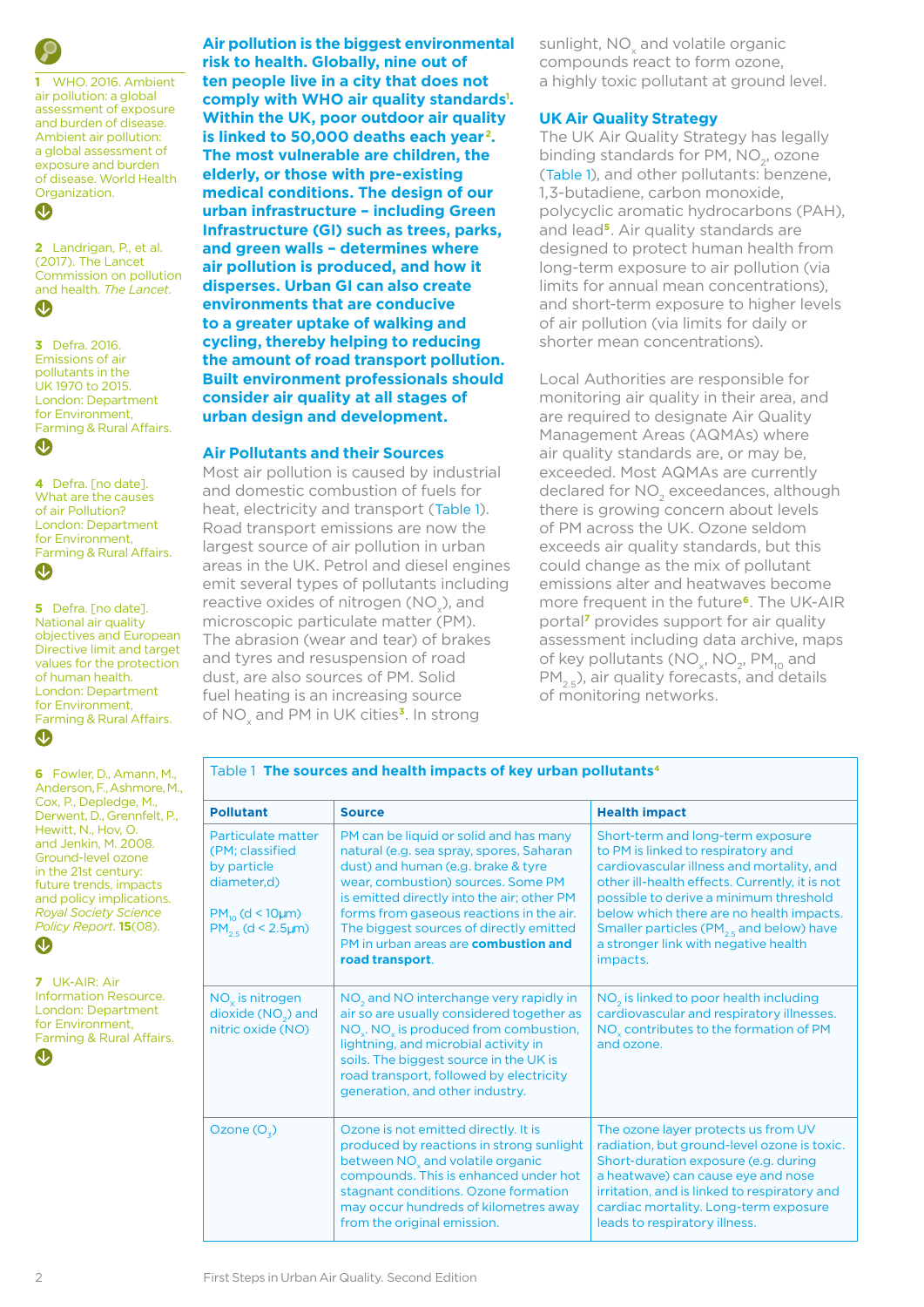# **Urban Form and Air Quality**

Urban form strongly influences air quality on centimetre to kilometre scales, from roadside to neighbourhood. As road transport is currently the largest source of air pollution in UK urban areas, higher levels of directly emitted air pollutants occur beside and along the busiest roads. Large areas of green space are often associated with better air quality, simply because they contain fewer roads and therefore lower emissions from road transport. The health impact of air pollution at any location depends on the emission source, the atmospheric pathway, and the vulnerability of the receptor (Table 2, see overleaf).

## **Green Infrastructure and Air Quality (GI4AQ)8**

As part of the urban infrastructure, GI influences pollution dispersal and deposition. If strategically designed, GI can mitigate poor air quality on a local-scale**9**, but GI can never remove all the pollutants from air, and becomes less and less efficient as the distance from the pollutant source increases. Direct experimental evidence of air pollution decreasing as a result of GI is scarce and difficult to generalise, but computer models suggest the following.

- GI, particularly trees, produce natural volatile organic compounds that can form ozone and PM (Table 1). To be significant in terms of poor air quality this takes several hours, and needs many millions of trees, and strong sunlight. This effect is large-scale (not local streetlevel), and only relevant when increasing the total urban tree population by more than 10%**8**.
- Fig. 1 **Urban form and surface roughness** Buildings and GI of different height create a rough surface and more mixing of air **NNN NNE NNE** Street canyons of similar sized buildings with less roughness and less surface mixing
- Large areas of GI, such as parks, generally have cleaner air as they contain fewer roads and traffic emissions.
- Trees and other GI influence wind flow. The combination of parklands, buildings, trees, and gardens creates a rough surface of different heights creating turbulence that increases mixing, and pollutant dispersion (Fig. 1).
- A dense avenue of trees in a narrow, enclosed street ('street canyon') reduces mixing between street-level air and the air aloft (Fig. 2). On a lightly trafficked street this can protect relatively clean air from the import of polluted air aloft. On a heavily trafficked street it can trap street-level pollution (i.e., fumigation).
- GI, such as hedges, can be used as a barrier to increase the pathway between pollution source and receptor, which increases mixing and reduces pollutant concentration (Fig. 3 and Table 2).
- In comparison to similarly sized grey infrastructure, GI has a far greater surface area for pollutant deposition and thereby removes more PM,  $NO<sub>2</sub>$ , and  $O<sub>3</sub>$  from the ambient air than bare surfaces**10** (Fig. 3).

**8** Hewitt, C.N., Ashworth K., and MacKenzie, A.R. <in prep> Using green infrastructure to improve urban air quality (GI4AQ).

**9** Abhijith, K.V., Kumar, P., Gallagher, J., McNabola, A., Baldauf, R., Pilla, F., Broaderick, B., Di Sabatino, S., and Pulvirenti, B. 2017. Air Pollution Abatement Performances of Green Infrastructure in Open Road and Built-up Street Canyon Environments – A Review. *Atmospheric Environment*. **162**, pp. 71-86.  $\bigcirc$ 

**10** Pugh, T.A., MacKenzie, A.R., Whyatt, J.D. and Hewitt, C.N. 2012. Effectiveness of green infrastructure for improvement of air quality in urban street canyons. *Environmental science & technology*, **[46](http://pubs.acs.org/doi/abs/10.1021/es300826w)**(14), pp.7692-7699.  $\bf{O}$